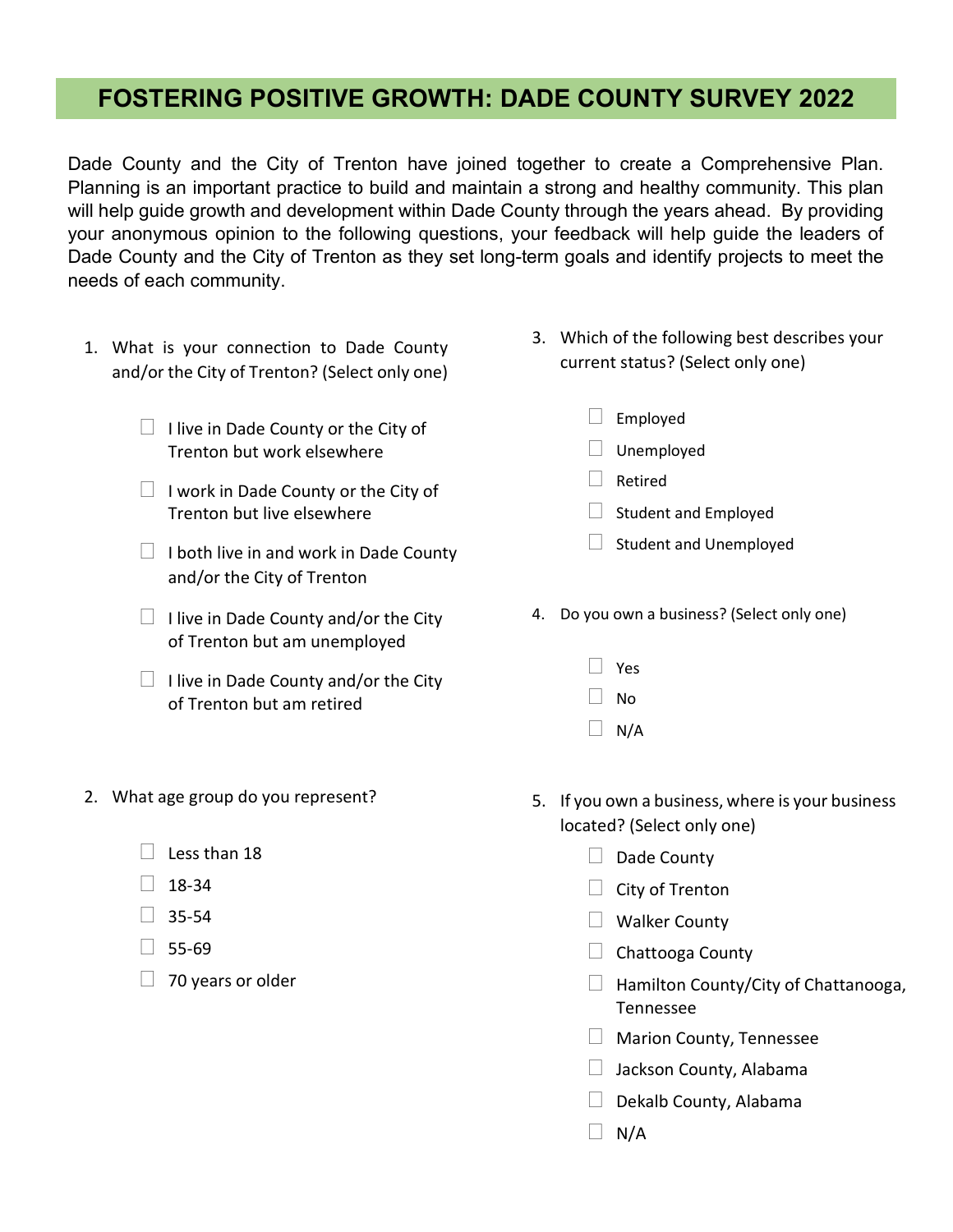- 6. If you do not own a business, where is your location of employment? (Select only one)
	- $\Box$  Dade County
	- $\Box$  City of Trenton
	- $\Box$  Walker County
	- $\Box$  Chattooga County
	- $\Box$  Hamilton County/City of Chattanooga, Tennessee
	- **Marion County, Tennessee**
	- $\Box$  Jackson County, Alabama
	- $\Box$  Dekalb County, Alabama
	- $\Box$  N/A
- 7. Do you have internet access at your home and/or business in Dade County?
	- $\Box$  Yes, and the speed is adequate
	- $\Box$  Yes, but the speed is slow
	- $\Box$  No internet available
- 8. How does your community rate overall?
	- $\Box$  Excellent
	- $\Box$  Good
	- $\Box$  Ok
	- $\Box$  Fair
	- $\Box$  Poor
- 9. What are the strengths of your community? (Select only 5)
	- $\Box$  Small town atmosphere & sense of place.
	- $\Box$  Safe community with great police and fire departments
	- $\Box$  Interstate & highway availability
	- $\Box$  Educational system
	- $\Box$  Skilled Workforce
	- $\Box$  Low property taxes
	- $\Box$  Local leadership
	- $\Box$  Outdoor activities (hunting, fishing, hiking, biking, etc.)
	- $\Box$  Parks and recreational facilities
	- $\Box$  Scenic views and natural wildlife assets
	- $\Box$  Historic downtown
	- $\Box$  Historic neighborhoods
	- $\Box$  Historic & Cultural Resource
	- $\Box$  Tourism
	- $\Box$  Water and sewer availability
	- $\Box$  Proximity to Chattanooga
	- $\Box$  Effective land ordinances
	- $\Box$  Public services
	- $\Box$  Other

If other, please list below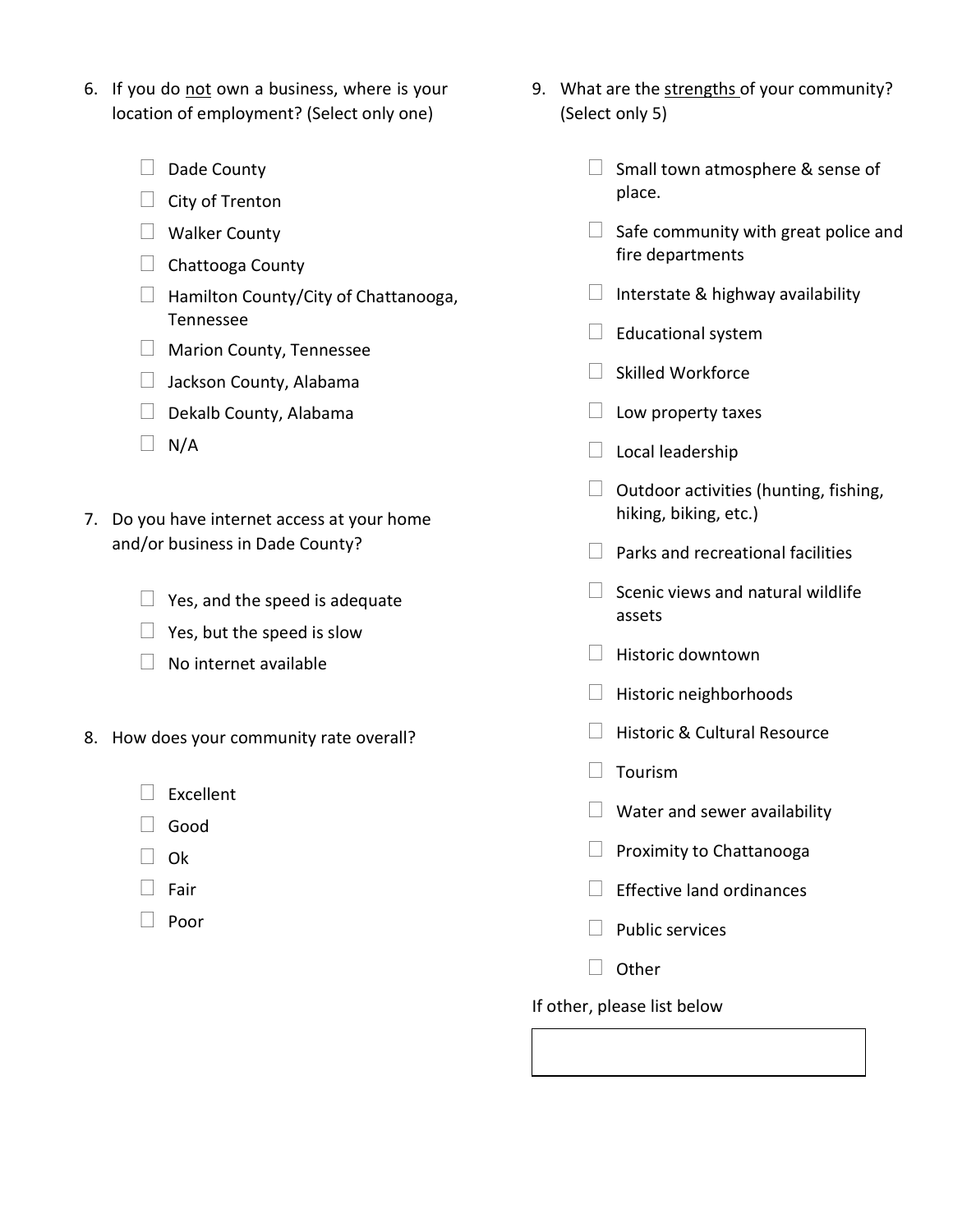- 10. What do you feel are threats to your community? (Select only 5)
	- $\Box$  Youth leaving and/or not returning
	- $\Box$  Lack of local entertainment
	- $\Box$  Lack of a skilled workforce
	- $\Box$  Losing workforce to surrounding counties and municipalities
	- $\Box$  Traffic congestion/safety
	- $\Box$  Lack of housing options
	- $\Box$  Loss of scenic views and natural areas
	- $\Box$  Unkempt properties
	- $\Box$  Conditions of the roads (cracks, potholes, etc)
	- $\Box$  Lack of sidewalks and bike lanes
	- $\Box$  Sewer and water infrastructure condition and availability
	- $\Box$  Drug abuse or other crime
	- $\Box$  Too many tourists
	- $\Box$  Not enough tourist
	- $\Box$  Loss of agricultural land and natural resources
	- $\Box$  Inadequate land ordinances
	- $\Box$  Lack of volunteerism (fire/rescue/ civic involvement)
	- $\Box$  Other

If other, please list below

- 11. What type of growth are you interested in seeing within your community? (Select only 5)
	- $\Box$  More housing development
	- $\Box$  Increase in manufacturing and industrial jobs
	- $\Box$  Increase in technology-based jobs
	- $\Box$  Historic downtown revitalization
	- $\Box$  Increase in broadband availability
	- $\Box$  Public water and sewer availability
	- $\Box$  Agricultural growth
	- $\Box$  Small business development
	- $\Box$  Tourism
	- $\Box$  None, we have enough
- 12. What type of housing are you interested in seeing be developed in your community? (Select only 5)
	- $\Box$  Traditional, owner-occupied housing
	- $\vert \vert$  Senior and retirees
	- $\Box$  Young couples/beginner family
	- $\Box$  High-end housing developments
	- $\Box$  More mixed-use/retail residential housing
	- $\Box$  More renter housing options
	- $\Box$  More apartments
	- $\Box$  Short term rentals